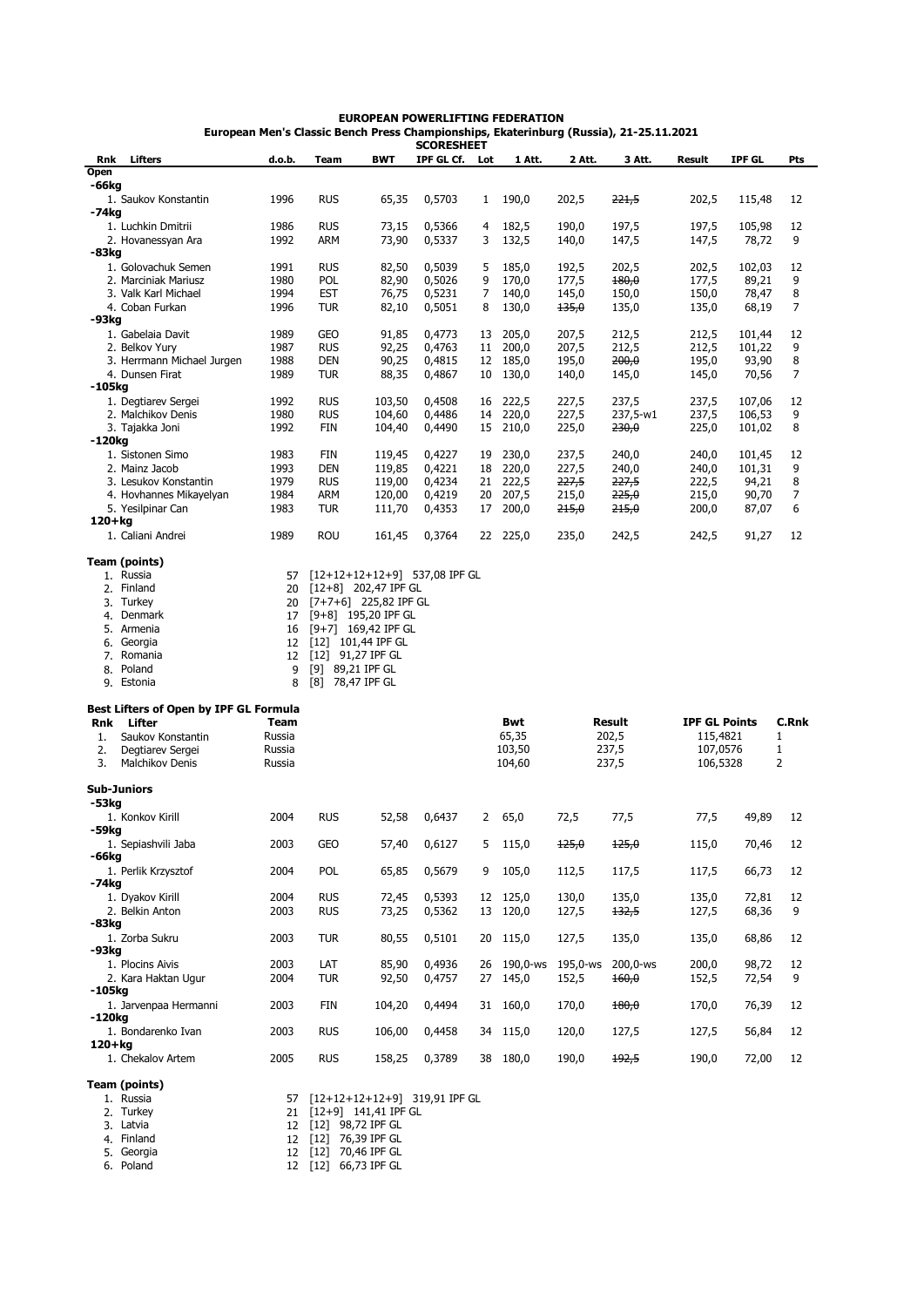|                       | Best Lifters of Subjuniors by IPF GL Formula                          |                                            |             |                                  |        |    |                                 |                  |                                   |                                                       |        |                      |
|-----------------------|-----------------------------------------------------------------------|--------------------------------------------|-------------|----------------------------------|--------|----|---------------------------------|------------------|-----------------------------------|-------------------------------------------------------|--------|----------------------|
| Rnk<br>1.<br>2.<br>3. | Lifter<br><b>Plocins Aivis</b><br>Jarvenpaa Hermanni<br>Dyakov Kirill | <b>Team</b><br>Latvia<br>Finland<br>Russia |             |                                  |        |    | Bwt<br>85,90<br>104,20<br>72,45 |                  | Result<br>200,0<br>170,0<br>135,0 | <b>IPF GL Points</b><br>98,7174<br>76,3907<br>72,8116 |        | C.Rnk<br>1<br>1<br>1 |
| <b>Juniors</b>        |                                                                       |                                            |             |                                  |        |    |                                 |                  |                                   |                                                       |        |                      |
| -53kg                 |                                                                       |                                            |             |                                  |        |    |                                 |                  |                                   |                                                       |        |                      |
| -66kg                 | 1. Sivtsev Aiaal                                                      | 2002                                       | <b>RUS</b>  | 52,22                            | 0,6462 | 1  | 95,0                            | 100,0            | 105,0                             | 105,0                                                 | 67,85  | 12                   |
|                       | 1. Orbelashvili Simoni                                                | 2002                                       | <b>GEO</b>  | 64,55                            | 0,5741 | 8  | $+40,0$                         | 140,0            | 150,0                             | 150,0                                                 | 86,12  | 12                   |
| -74kg                 | 1. Stolnikov Denis                                                    | 2002                                       | <b>RUS</b>  | 71,90                            | 0,5415 | 11 | 155,0                           | 162,5            | 170,0                             | 170,0                                                 | 92,06  | 12                   |
| -83kg                 | 1. Talko Andrei                                                       | 2002                                       | <b>RUS</b>  | 82,50                            | 0,5039 | 18 | 195,0                           | 202,5            | 206,0-wj                          | 206,0                                                 | 103,79 | 12                   |
|                       | 2. Tatar Sandor                                                       | 1999                                       | <b>HUN</b>  | 77,80                            | 0,5194 | 19 | 130,0                           | 140,0            | 150,0                             | 150,0                                                 | 77,91  | 9                    |
| -93kg                 | - Nandoshvili Jemali                                                  | 1998                                       | GEO         | 82,50                            | 0,5039 |    | $17 + 195,0$                    | <del>200,0</del> | <del>206,0</del>                  | <b>DSQ</b>                                            |        |                      |
|                       | 1. Syunikov Bogdan                                                    | 1998                                       | <b>RUS</b>  | 91,20                            | 0,4790 | 25 | 190,0                           | 205,0            | <del>213,0</del>                  | 190,0                                                 | 91,01  | 12                   |
| -105kg                | 2. Senol Nurullah                                                     | 2000                                       | <b>TUR</b>  | 90,15                            | 0,4818 | 24 | 155,0                           | 167,5            | <del>175,0</del>                  | 167,5                                                 | 80,70  | 9                    |
|                       | 1. Rukhadze Zauri                                                     | 1999                                       | GEO         | 96,30                            | 0,4665 | 30 | 100,0                           | X                | Х                                 | 100,0                                                 | 46,65  | 12                   |
| -120kg                | 1. Karoglanyan Yuri                                                   | 1999                                       | <b>ARM</b>  | 113,50                           | 0,4322 | 33 | 180,0                           | 185,0            | 190,0                             | 185,0                                                 | 79,97  | 12                   |
|                       | 2. Ketola Niku                                                        | 1998                                       | <b>FIN</b>  | 118,25                           | 0,4246 | 32 | 170,0                           | 182,5            | 187,5                             | 182,5                                                 | 77,48  | 9                    |
| 120+ka                | 1. Sunnatov Rustam                                                    | 2001                                       | <b>RUS</b>  | 146,00                           | 0,3900 | 37 | 170,0                           | 180,0            | 192,5                             | 192,5                                                 | 75,08  | 12                   |
|                       |                                                                       |                                            |             |                                  |        |    |                                 |                  |                                   |                                                       |        |                      |
|                       | Team (points)<br>1. Russia                                            | 60                                         |             | $[12+12+12+12+12]$ 429,81 IPF GL |        |    |                                 |                  |                                   |                                                       |        |                      |
|                       | 2. Georgia                                                            | 24                                         |             | $[12+12]$ 132,77 IPF GL          |        |    |                                 |                  |                                   |                                                       |        |                      |
|                       | 3. Armenia                                                            | 12                                         |             | [12] 79,97 IPF GL                |        |    |                                 |                  |                                   |                                                       |        |                      |
|                       | 4. Turkey<br>5. Hungary                                               | 9<br>9                                     | [9]         | [9] 80,70 IPF GL<br>77,91 IPF GL |        |    |                                 |                  |                                   |                                                       |        |                      |
|                       | 6. Finland                                                            | 9                                          |             | [9] 77,48 IPF GL                 |        |    |                                 |                  |                                   |                                                       |        |                      |
|                       | Best Lifters of Juniors by IPF GL Formula                             |                                            |             |                                  |        |    |                                 |                  |                                   |                                                       |        |                      |
| Rnk                   | Lifter                                                                | Team                                       |             |                                  |        |    | Bwt                             |                  | Result                            | <b>IPF GL Points</b>                                  |        | C.Rnk                |
| 1.                    | Talko Andrei                                                          | Russia                                     |             |                                  |        |    | 82,50                           |                  | 206,0                             | 103,7933                                              |        | 1                    |
| 2.<br>3.              | Stolnikov Denis<br>Syunikov Bogdan                                    | Russia<br>Russia                           |             |                                  |        |    | 71,90<br>91,20                  |                  | 170,0<br>190,0                    | 92,0628<br>91,0149                                    |        | 1<br>1               |
| Masters 1             |                                                                       |                                            |             |                                  |        |    |                                 |                  |                                   |                                                       |        |                      |
| -93kg                 |                                                                       |                                            |             |                                  |        |    |                                 |                  |                                   |                                                       |        |                      |
| 120+kg                | 1. Galayda Andrey                                                     | 1972                                       | <b>RUS</b>  | 92,35                            | 0,4761 | 23 | 180,0                           | 190,0            | 200,0                             | 190,0                                                 | 90,45  | 12                   |
|                       | 1. Parna Tarmo                                                        | 1978                                       | <b>EST</b>  | 126,95                           | 0,4120 | 36 | 175,0                           | 185,0            | 195,0                             | 195,0                                                 | 80,34  | 12                   |
|                       | Team (points)                                                         |                                            |             |                                  |        |    |                                 |                  |                                   |                                                       |        |                      |
|                       | 1. Russia                                                             | 12                                         | $[12]$      | 90,45 IPF GL                     |        |    |                                 |                  |                                   |                                                       |        |                      |
|                       | 2. Estonia                                                            | 12 <sup>2</sup>                            | $[12]$      | 80,34 IPF GL                     |        |    |                                 |                  |                                   |                                                       |        |                      |
|                       | Best Lifters of Masters 1 by IPF GL Formula                           |                                            |             |                                  |        |    |                                 |                  |                                   |                                                       |        |                      |
| Rnk<br>1.             | Lifter<br>Galayda Andrey                                              | Team<br>Russia                             |             |                                  |        |    | Bwt<br>92,35                    |                  | Result<br>190,0                   | <b>IPF GL Points</b><br>90,4544                       |        | C.Rnk<br>1           |
| 2.                    | Parna Tarmo                                                           | Estonia                                    |             |                                  |        |    | 126,95                          |                  | 195,0                             | 80,3418                                               |        | 1                    |
| <b>Masters 2</b>      |                                                                       |                                            |             |                                  |        |    |                                 |                  |                                   |                                                       |        |                      |
| -83kg                 |                                                                       |                                            |             |                                  |        |    |                                 |                  |                                   |                                                       |        |                      |
|                       | 1. Neveikov Aleksei                                                   | 1966                                       | <b>RUS</b>  | 82,80                            | 0,5029 | 15 | 160,0                           | 170,0            | 175,0                             | 175,0                                                 | 88,01  | 12                   |
| -93kg                 | 2. Migachev Oleg                                                      | 1967                                       | <b>RUS</b>  | 81,75                            | 0,5062 | 16 | 120,0                           | 127,5            | 132,5                             | 132,5                                                 | 67,07  | 9                    |
|                       | 1. Grazhdankin Vladimir                                               | 1969                                       | <b>RUS</b>  | 87,30                            | 0,4896 |    | 22 95,0                         | 105,0            | 110,0                             | 110,0                                                 | 53,85  | 12                   |
|                       | Team (points)                                                         |                                            |             |                                  |        |    |                                 |                  |                                   |                                                       |        |                      |
|                       | 1. Russia                                                             | 33                                         | $[12+12+9]$ | 208,94 IPF GL                    |        |    |                                 |                  |                                   |                                                       |        |                      |
|                       | Best Lifters of Masters 2 by IPF GL Formula                           |                                            |             |                                  |        |    |                                 |                  |                                   |                                                       |        |                      |
|                       | Rnk Lifter                                                            | Team<br>Russia                             |             |                                  |        |    | Bwt<br>82,80                    |                  | Result<br>175,0                   | <b>IPF GL Points</b><br>88,0100                       |        | C.Rnk<br>1           |
| 1.<br>2.              | Neveikov Aleksei<br>Migachev Oleg                                     | Russia                                     |             |                                  |        |    | 81,75                           |                  | 132,5                             | 67,0745                                               |        | 2                    |
| 3.                    | Grazhdankin Vladimir                                                  | Russia                                     |             |                                  |        |    | 87,30                           |                  | 110,0                             | 53,8536                                               |        | 1                    |
| <b>Masters 3</b>      |                                                                       |                                            |             |                                  |        |    |                                 |                  |                                   |                                                       |        |                      |
| -59kg                 |                                                                       |                                            |             |                                  |        |    |                                 |                  |                                   |                                                       |        |                      |
| -66kg                 | 1. Moiseev Alexander                                                  | 1954                                       | <b>BLR</b>  | 58,22                            | 0,6079 | 3  | 65,0                            | 70,0             | 75,0                              | 75,0                                                  | 45,59  | 12                   |
|                       | 1. Emelianov Yury                                                     | 1958                                       | <b>RUS</b>  | 61,45                            | 0,5899 |    | 7, 77, 5                        | 82,5             | 90,0                              | 90,0                                                  | 53,09  | 12                   |